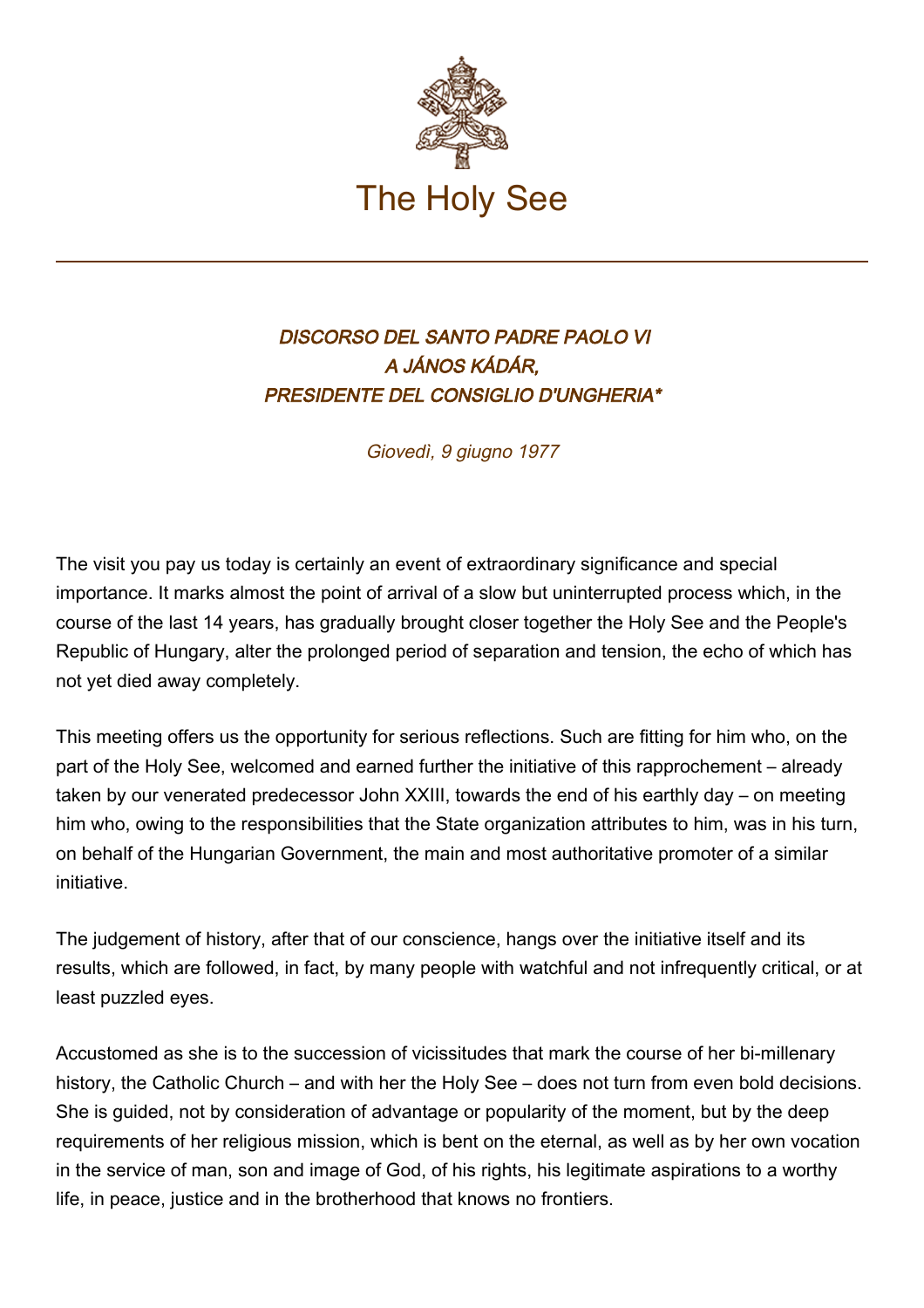We believe that experience confirms the validity of the way undertaken. It is the way of a dialogue on affairs, attentive to protection of the rights and legitimate interests of the Church and believers, but open, at the same time, to an understanding of the concerns and action of the State in the fields that are characteristic of it. It aims at stimulating, in an atmosphere of real religious peace, the unity and loyal collaboration of all members of social life, to the ever increasing advantage of the national community.

This means that the Holy See and the Church in Hungary are sincerely ready to continue along this path, with clarity and loyalty. They duly appreciate what the State has done to make possible on its side, by means of mutual agreements, the results obtained so far, and wish that it may be possible to proceed towards more advanced goals.

We know that a similar resolution has been expressed repeatedly by you too. This encourages us to hope that your visit, as well as being the crowning, in a certain sense, of an important stretch of road already covered, is also the announcement and promise of new progress on the way of reciprocal contacts, mutual understanding, and positive cooperation in the service of noble causes of interest not only to the Hungarian people but also to other peoples and to all mankind, particularly in the defence of peace and in promoting the social, economic, cultural and moral progress of the nations.

The Holy See knows and appreciates how much Hungary, whose history and geographical position, at the heart of Europe, push almost naturally to love and desire peace, can do in this connection. The Hungarian Government has wished, in its turn, to manifest its regard for the readiness of the Holy See to make its contribution to a commitment which is the common duty, in the interest of all.

We cannot forgot, among other things, that it was precisely from Budapest that there reached the Holy See for the first time, in 1969, the appeal in favour of the initiative for safety and cooperation in Europe, which subsequently took on concrete form in the Helsinki Conference. The Holy See had the honour of participating in the latter, aware of contributing in this way to establishing a foundation of high moral and political value for better co-existence among the peoples of the old continent. We express the hope that the final Document of the Conference, which bears the signature of the highest leaders in charge of the life of the European States, will find, in all its parts, and on the part of all the signatory countries, full and faithful application, so that the deepest expectations and the confidence of the peoples of Europe will not remain disappointed.

With this wish we are happy to express to you, to your wife and to all the distinguished personalities who accompany you, our greeting and good wishes.

We desire, then, to address a particularly affectionate thought of good wishes to the Hungarian people, so dear to us and always present in our memory and in our prayer. May the blessing of